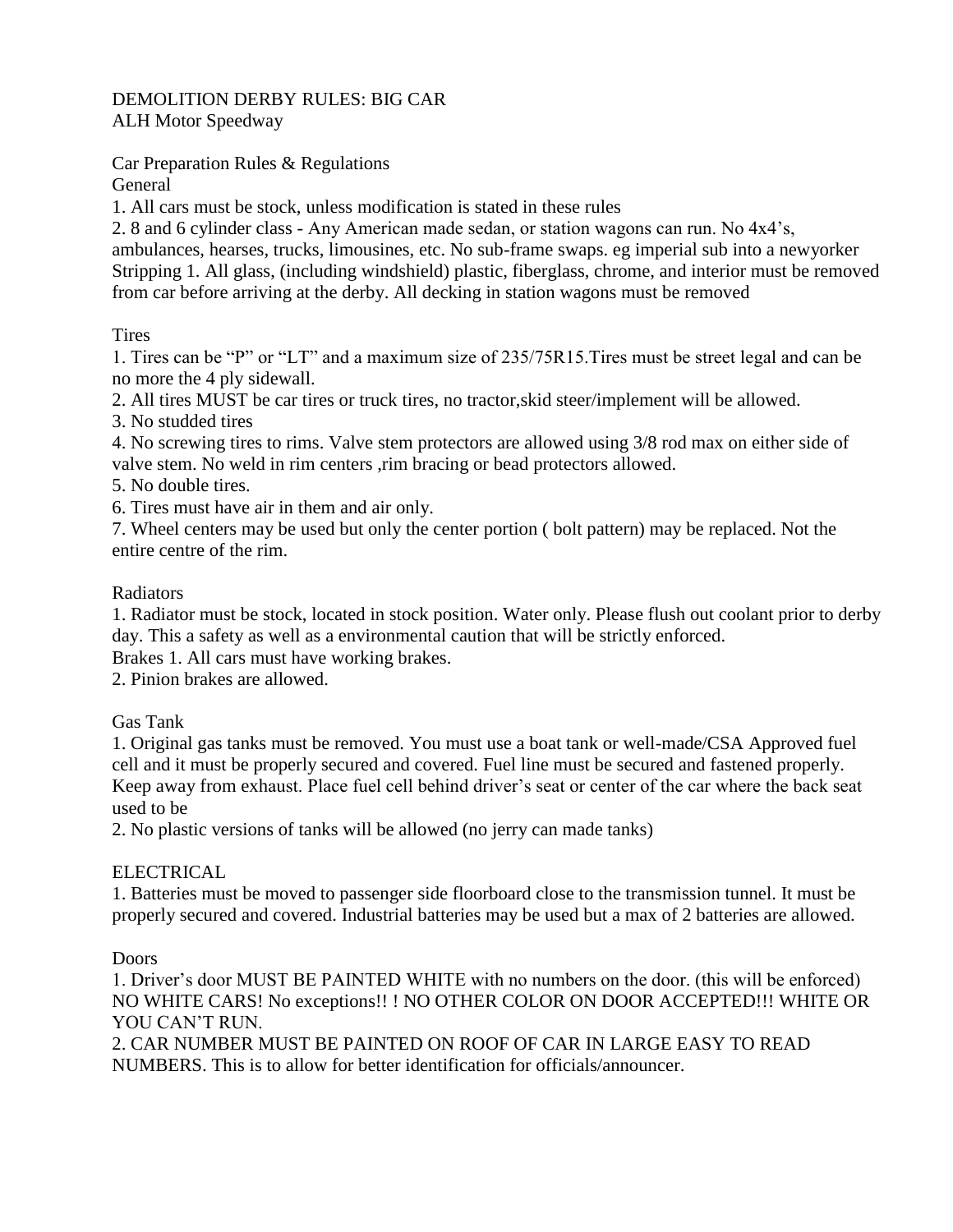3. Doors maybe fastened one of the following ways: - Welded: welding 3 inches than leaving a 6 inch gap before welding another 3 inches. - Strapped: Same as welding. Strap are to be no bigger than 3 inch by 3 inch 1/8 inch thick and must leave 6 inch gap between straps. - Chained using 3/8" chain 4. Drivers Door may have a piece of flat steel 1/4" thick and 8" wide overlapping the seams by 6 inches over top of any of the above.

# Trunk

1. Trunk lids may use ONE of the following: chained, wired, bolted or maybe welded same as doors weld 3" skipped 6" weld 3" skipped 6", but must have a  $12x12$  inspection hole

2. Allowed to v the trunk lid with a max 10 inch v and you can tuck your trunk 50% max tuck.

3. You are allowed to crese your fenders but fenders must remain upright. No folding fenders over the trunk creating a ramp.

4. Max 4- 1inch bolts 2 through the frame. Washers must not be bigger then 5x5 1/4 inch thick and must remain free floating when bolts are loosened.

5. When using a stationwagon you may run 2 bolts through the roof down through the frame the same as a trunk. Only 2

## Bumper

1. Bumpers swaps are allowed.

2. Bumpers/shocks/brackets are interchagable from car to car. Can be hardnosed. Allowed to weld brackets/shocks to frame, brackets/shocks to bumper and thats it. also allowed to compress shocks and weld. no stuffing bumpers or welding seams of bumpers. no back bumper shocks to be used on the front of the car. if you want to bolt bumpers you can cut a hole in the bumper and run 3/4 inch max rod threw. 3x3x1/4'' max plate allowed and cant be welded. use one option only not both.

4. Bumper ends may be cut flush with body but must be straight cut and not sharp or jagged.

5. Rear bumpers must remain stock but you can remove them if you like.

6. Bumpers can be no more then 21 inches from the ground

Safety Bars

1. You are allowed to run a single bar behind driver's seat from door post to door post atleast 12 inches off the floor or 2 bars in an "x" configuration from door post to door post. Bars can only be secured to the door post and not the frame of the vehicle. All tubing must not be bigger then 4x4x1/4 and mounting plates no bigger then 5x5.

2. Dash bar must run straight across atleast 12 inches off the floor. it must also be atleast 6inches from the tranny tunnel.

3. You can run an outside door bar no bigger then 1/4 thick by 8 inch not extending 6 inch past the door seams. may be fastenend using 3- 1inch bolts max.

4. You can run a halo bar up and over the roof but must be only attached to the seat bar and the floorboards not the frame. 2- 1/2 inch bolts may be used to attach it to the roof as well. If you dont want to run over the roof you can mount a bar from the seat bar up the the roof in 2 places. Dont use both methods.

5. NO down bars are allowed below the dash bar and seat bar.No kicker bars

6. You can run 3 bars in your front window no bigger then 2x2x1/4 attached to the roof and dash cowl area only. Plates to attach bars no bigger then 3x3. You can also use 2 single loop chains instead of bars. No bars to be used in the back windows.

Chassis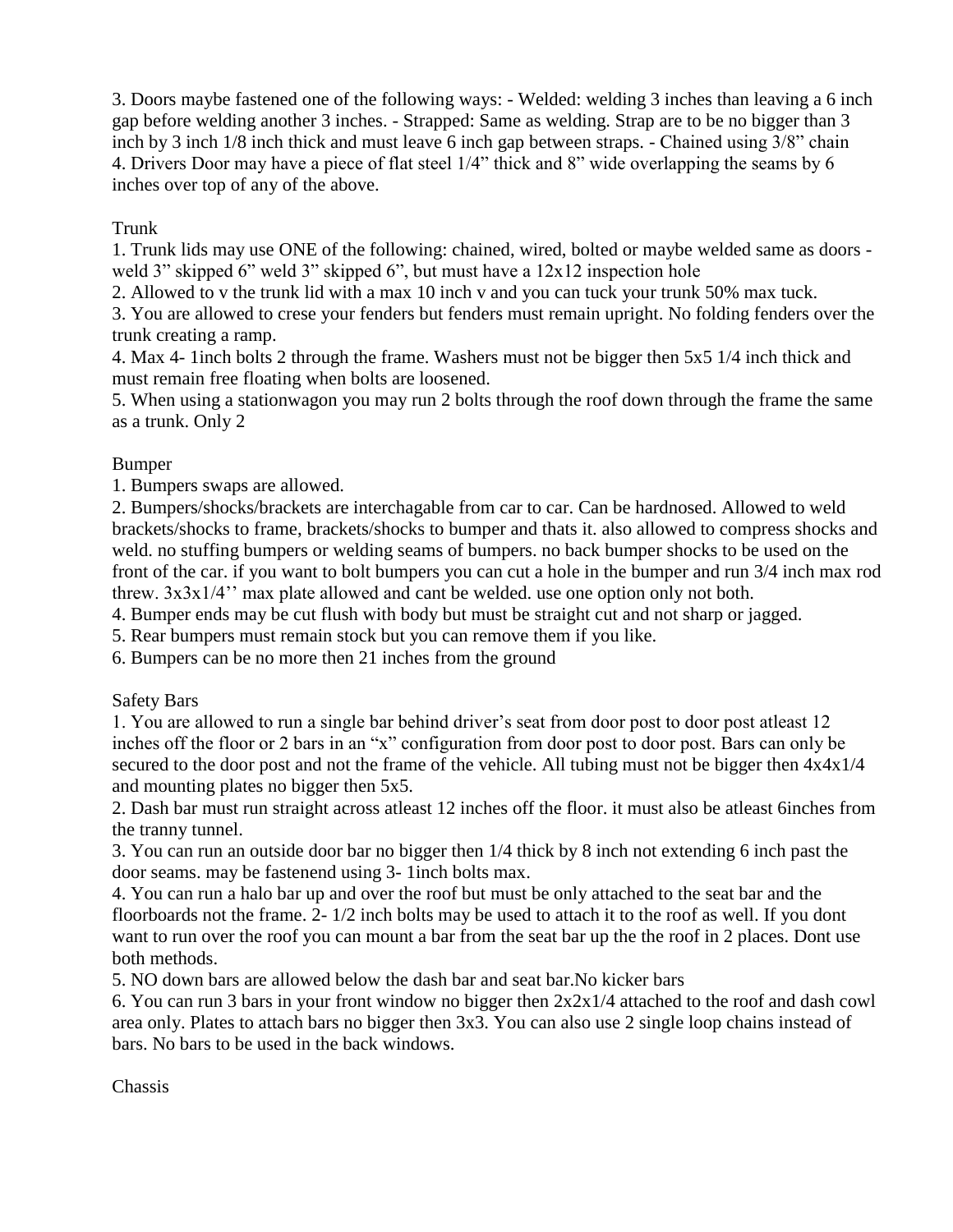1. Rubber spacers mounting body to frame must remain stock. no removing them and re bolting. 2. All trailer hitches and mounting braces must be removed 3. No fresh paint/ undercoating on the frame 4. Frame seams can not be welded in any place 5. No tilting or squaring the frame. 6. May notch the frame but do not reweld the notch after bending it.

Hood 1. Hood may be chained, wired, bolted, welded (weld 3" skip 6") or threaded rod, but only ONE method can be used.

2. Hoods: you may bolt your hood with max 6 - 1inch bolts. Front 2 bolts may run through your boby mounts but the rubber mounts must remain in place. No other body mounts can be touched (2 in the frame only!!!) (Rods only up and down NOT sideways to the frame), NO VARIATIONS ALLOWED. Fenders may be bolted, maximum of 5 bolts / fender (no bigger than 1 inch).

3. All hoods must have holes over carburetor for fire extinguisher access and must be available to be open for inspection

Suspension

1. Suspension must be stock. Leaf springs must be stock; you can wrap the leaf springs (no more than 3 wraps or clamps per side.No welding or bolting springs together. You can put spacers in sagging coil springs to get your height. You can wire or weld coil springs to the rear – end housing only to prevent springs from falling out. You can loop chain or wire from rear – end to rear floor boards in 2 spots. 2. No coil spring to leaf spring conversions allowed

3. You may tie down your a frames using a chain to gain your height but do not weld them solid.

### Power Train

1. You can tilt rear end if you wish. Welded or posi-track highly recommended.

2. Any stock 5 lug car rearend allowed but no extra bracing other then factory mounts to mount it in.

Example you can use ford 9 inch mounts to mount it into a chevy car.

3. No rearend bracing and must use a stock housing.

Steering

1. You may alter your steering column to prevent loss of steering.

2. Stock steering components only. Example no after market or homemade tierods.

Body 1. NO welding of body seams.

2. NO reinforcing the body with extra plates of steel.

- 3. NO double skinning of sheet metal.
- 4. NO patching of rust on the entire car.
- 5. Creasing front and rear fenders is allowed but the fender must remain upright.

## Engine & Transmission

1. Use motor and transmission of choice, motor must be in stock location. You may chain or weld motor or transmission to keep in place (don't strengthen the frame).

2. Transmission coolers allowed but must be double clamped lines or hydraulic fittings.

3. Breathers covering carburetors is mandatory, Do not remove air cleaner.(causes fires)

4. Tie rods, A-arms, driveshaft ,u-joints and Ball joints must be factory stock.

5. Electric fuel pumps must have a shut off switch within reach for the driver and from the outside, switch must be clearly marked on/off.

6. You can run shifter through floor and you can have a switch panel. You may also have a hand throttle. If you are running an electric fuel pump – it must be hooked up to your ignition switch – so when your car shuts off it shuts off.

7. You can run after market brake and gas pedal combos if you like.